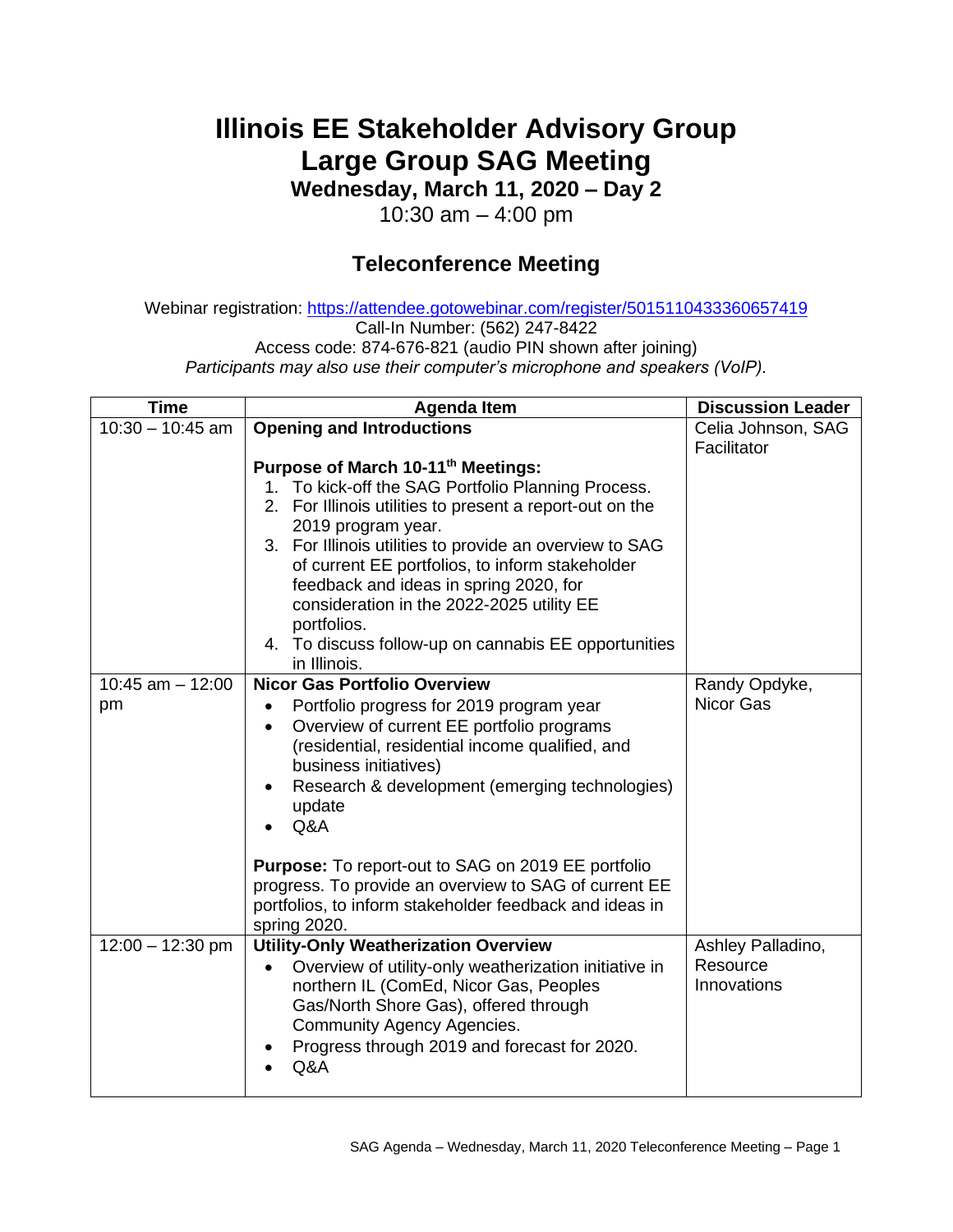| <b>Time</b>       | <b>Agenda Item</b>                                                                                               | <b>Discussion Leader</b>             |
|-------------------|------------------------------------------------------------------------------------------------------------------|--------------------------------------|
|                   | Purpose: To educate SAG on the northern Illinois                                                                 |                                      |
|                   | utility-offered weatherization initiative through                                                                |                                      |
|                   | <b>Community Action Agencies.</b><br>Lunch Break                                                                 |                                      |
| $12:30 - 1:00$ pm |                                                                                                                  |                                      |
| $1:00 - 2:15$ pm  | <b>Ameren Illinois Portfolio Overview</b>                                                                        | Kristol Simms,                       |
|                   | Portfolio progress for 2019 program year                                                                         | Ameren Illinois                      |
|                   | Overview of current EE portfolio programs<br>$\bullet$<br>(residential, residential income qualified, and        |                                      |
|                   | business initiatives)                                                                                            |                                      |
|                   | Market Development Initiative – initiatives offered,<br>٠                                                        |                                      |
|                   | 2019 progress, and overview of metrics /                                                                         |                                      |
|                   | achievements to date                                                                                             |                                      |
|                   | Q&A                                                                                                              |                                      |
|                   | <b>Purpose:</b> To report-out to SAG on 2019 EE portfolio                                                        |                                      |
|                   | progress. To provide an overview to SAG of current EE                                                            |                                      |
|                   | portfolios, to inform stakeholder feedback and ideas in                                                          |                                      |
|                   | spring 2020.                                                                                                     |                                      |
| $2:15 - 2:25$ pm  | <b>Break</b>                                                                                                     |                                      |
| $2:25 - 3:50$ pm  | <b>Cannabis Energy Efficiency Opportunities</b>                                                                  | Various - See<br>Agenda Item Details |
|                   | <b>Recent SAG Discussions on Cannabis</b>                                                                        |                                      |
|                   | Celia Johnson, SAG Facilitator                                                                                   |                                      |
|                   | $2:25 - 2:30$ pm                                                                                                 |                                      |
|                   | Overview of open SAG cannabis questions                                                                          |                                      |
|                   | IL Department of Agriculture                                                                                     |                                      |
|                   | Robert Baren, IL Department of Agriculture                                                                       |                                      |
|                   | $2:30 - 3:15$ pm                                                                                                 |                                      |
|                   | Discuss open SAG cannabis questions and                                                                          |                                      |
|                   | responses to initial priority questions                                                                          |                                      |
|                   | <b>Massachusetts Baseline Study</b>                                                                              |                                      |
|                   | Nick Collins, Energy & Resource Solutions (ERS)                                                                  |                                      |
|                   | $3:15 - 3:55$ pm                                                                                                 |                                      |
|                   | Massachusetts cannabis statute                                                                                   |                                      |
|                   | Overview of baseline study results, focusing on                                                                  |                                      |
|                   | indoor agriculture / cannabis findings                                                                           |                                      |
|                   | Question for Discussion: Are there baseline study<br>$\bullet$<br>findings in Massachusetts on existing cannabis |                                      |
|                   | facilities that could be used in Illinois?                                                                       |                                      |
|                   | Q&A                                                                                                              |                                      |
|                   |                                                                                                                  |                                      |
|                   | <b>Purpose:</b> To educate SAG on Massachusetts baseline                                                         |                                      |
|                   | study results. To discuss open cannabis questions from                                                           |                                      |
|                   | SAG participants. To better understand the Illinois<br>recreational cannabis statutory requirements.             |                                      |
|                   |                                                                                                                  |                                      |